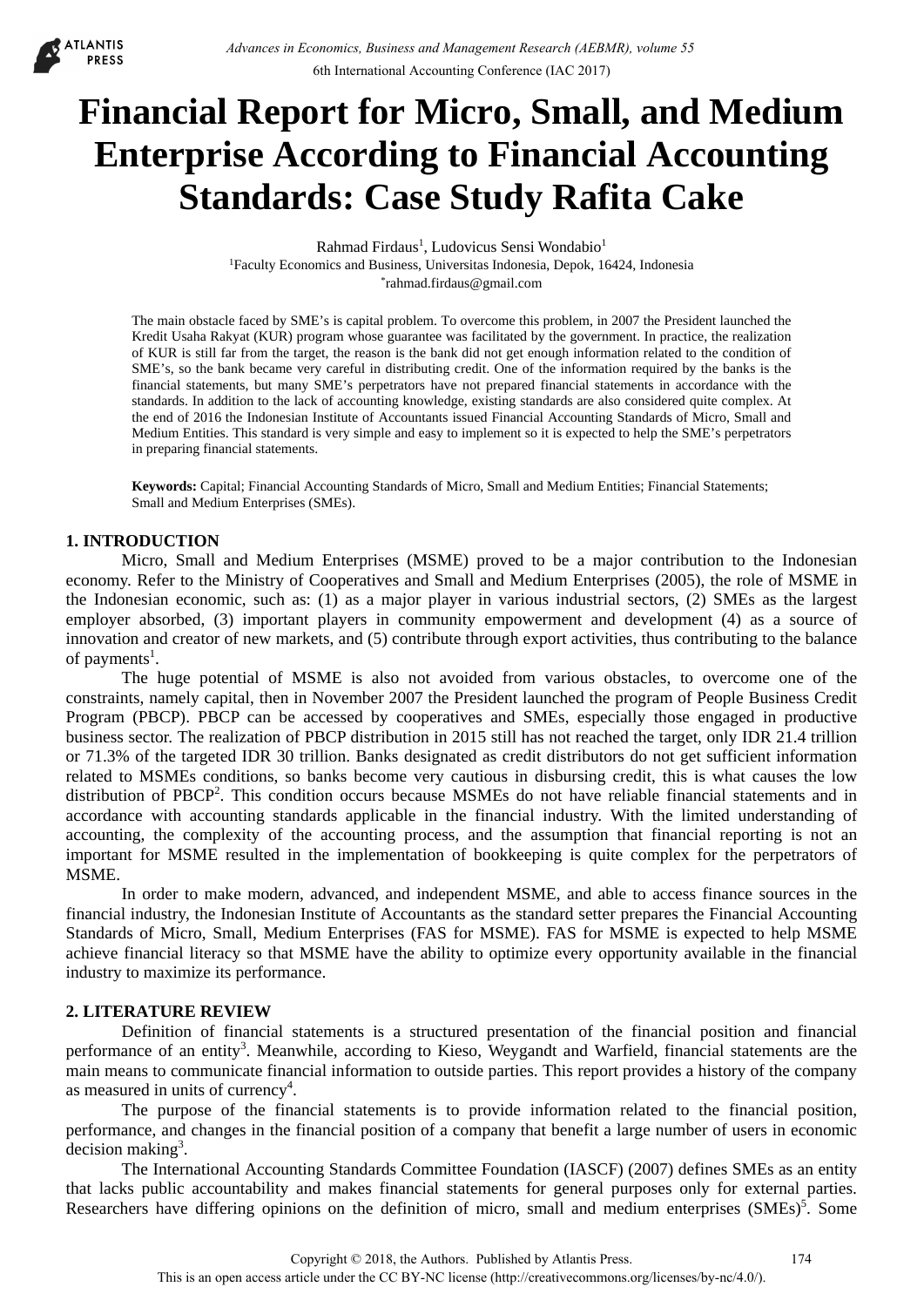**ATLANTIS PRESS** 

> researchers define based on the size of their business, some use the capital asset approach, and some define it based on the ability of the workforce and the annual sales rate. Other researchers also base their opinions on the legal status and production methods of a business unit. In Indonesia, MSME groupings use net asset value and annual sales criteria.

> The World Bank groups MSMEs based on the number of its employees, micro enterprises with 10 with employees; small enterprises with 30 employees; and medium enterprises with employees up to 300 people. While the countries in the European Union using labor, sales, and total balance sheet in classifying SMEs<sup>6</sup>. Countries in Europe classify MSMEs by the number of units of work in a year, annual sales, and total balance sheets<sup>7</sup>. And Asian Development Bank (ADB) in 2014 compiles the definition of MSMEs in Asia Pacific countries. Asia Pacific countries use employee, asset, turnover, capital, by sector, and legal basis in the definition of MSMEs.

> In 2004 United Nations has issued Accounting and Financial Reporting Guidelines for Small and Medium-Sized Enterprises (SMEGA) which is a guide for MSMEs in preparing their financial statements. Then in 2009, the International Accounting Standards Board (IASB) also publishes International Financial Reporting Standards (IFRS) for SME.

> In Indonesia, in 2009 the Financial Accounting Standards Board issued Financial Accounting Standards (FAS) for MSMEs, called FAS Entities without Public Accountability (EWPA) and became effective on January 1, 2011. FAS EWPA is the result of adoption from IFRS for SME's with modifications to conditions in Indonesia as well as more concise and simple than general FAS (IFRS). And in the end of 2016, Indonesian FASB authorizes FAS for Micro, Small, and Medium Entities (MSME) which is a new FAS for MSMEs with a simpler standard than FAS EWPA.

> The background of the issuance of FAS MSME is because in its implementation, FAS EWPA is considered too complex while many MSME perpetrators do not have sufficient knowledge on the preparation of financial statements so that most of the perpetrators of MSMEs are not able to apply this SAK. The development of Micro Finance Institutions (MFIs) also encourages the issuance of new, simpler accounting standards, since MFIs, when viewed from their capital size, are unlikely to use FAS EWPA in preparing their financial statements. These microfinance institutions are overseen by the Financial Services Authority (FSA). Within a year, FSA requires microfinance institutions to submit periodic financial reports every four months. In addition, many researches provide recommendations for the preparation of a simpler financial accounting standard for MSMEs. The implementation of FAS EWPA in 2011 still encountered obstacles that are feared to obstruct the application of this FAS<sup>8</sup>. The biggest obstacle is the low understanding of MSME entrepreneurs who will use this FAS<sup>8</sup>. debiases in Economics, Business and Management Research (AEBMR), volume 55<br>
> Advances in Levin Consistes in the negative and Management Research and some latter of the size of their business and in the focosity and some lat

> Under FAS for MSME, the components of the required financial statements are the Statements of Financial Position, Income Statement and Notes to Financial Statements. However, the entity is allowed to present the components of other financial statements if the information in the report adds benefits to its users. The Indonesian FASB considers similar financial accounting standards issued elsewhere, and similar accounting guidelines prepared by other international standard boards. Indonesian taxation regulations also become Indonesian FASB considerations, so it is expected that the financial statements can be the basis for the entity in carrying out its tax obligations.

## **3. RESEARCH METHOD**

This study is a case study conducted in single unit of analysis, namely Rafita Cake cake shop. The data type used is primary data, which is data obtained directly from research object. Research methods used in this paper are as follows:

- 1. Descriptive qualitative is by describing the data or events as it is and explain the data or events with qualitative explanation sentences.
- 2. Field research in the form of observation and direct interview with the owner and the administration and finance of Rafita Cake.
- 3. Documentation study, performing historical data of the research object and see how far the running process has been well documented. The study was conducted on monthly report documents and transactional evidence during 2015 and 2016.
- 4. Library study, by collecting and studying various literatures such as textbooks, journals, and articles related to the preparation of financial statements on MSMEs.
- 5. Comparative analysis, by comparing financial statements made by the administration and finance of Rafita Cake with financial accounting standards.

Rafita Cake owner realizes the importance of financial statements, as the information contained in the financial statements can be the basis for decision making. From the financial statements can also note the performance of entities within a period.

However, the current financial statements are still very simple, only providing information on cash receipts and disbursements. The financial statements are made solely on the basis of daily sales receipts and daily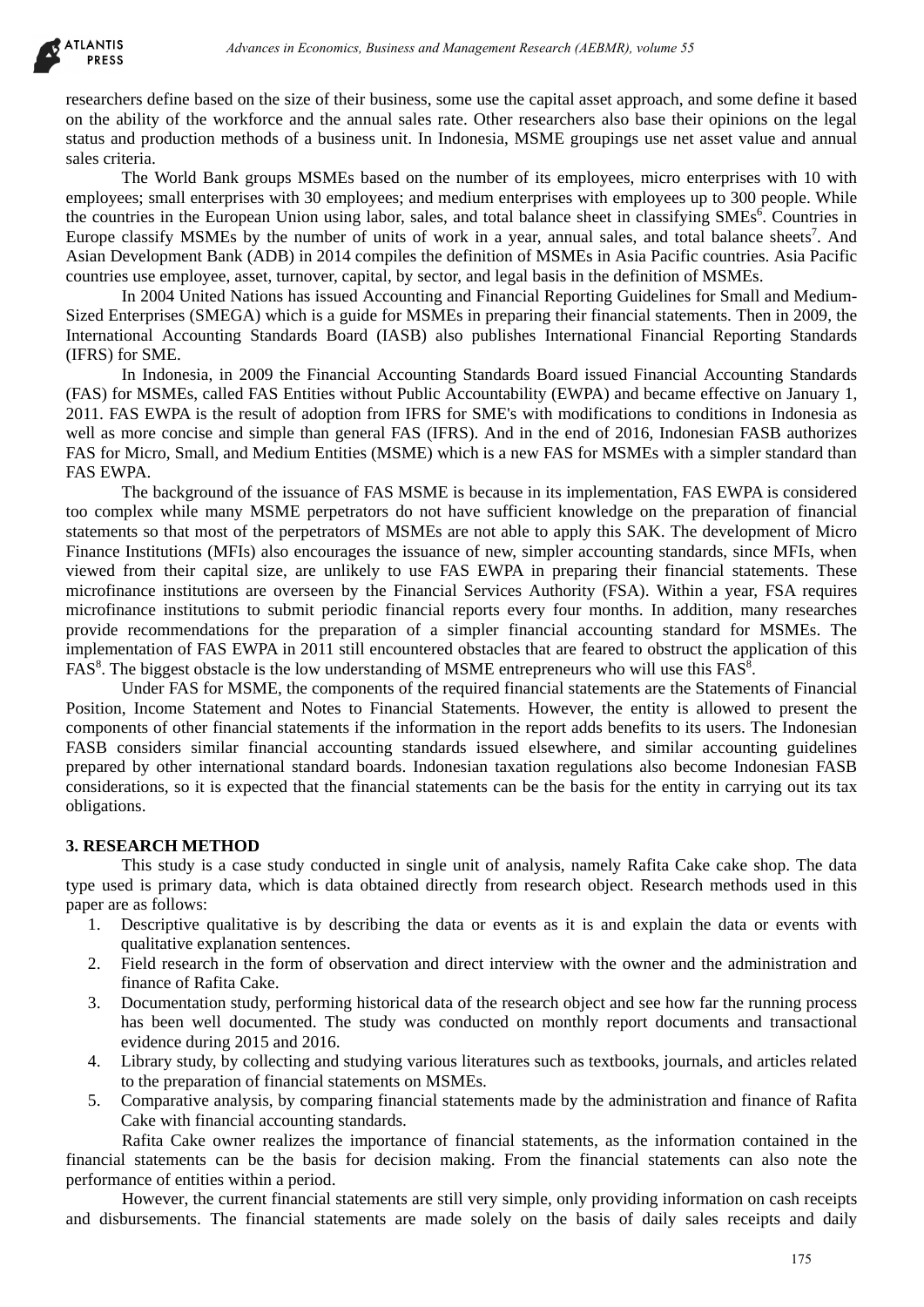expenditure records. From the existing financial statements, it can be seen how many monthly sales, the amount of expenses consisting of operational costs, variable costs, fixed costs, and other costs. It also records the amount of debt payments. From all the information can know the amount of profit or loss in a period.

The obstacle faced by Rafita Cake in the effort to prepare the financial statements is the lack of knowledge and information about the existence of a financial reporting standard, besides the employees who have the background of accounting education also does not exist.

### **4. RESULTS AND DISCUSSION**

The Store Owner recognizes the importance of the financial statements, including providing financial information, to measure the performance and achievements of the Stores over a period, and as the main document for the requirement of funding. Based on the process of sale and purchase and the process of acceptance and expenditure of money above, coupled with existing supporting documents, the author tries to prepare the financial statements of Stores for the period of 2016 and 2015 in accordance with Financial Accounting Standards, especially financial accounting standards for Micro, And Medium (MSME). Here are some other considerations why the authors chose not to use the General financial accounting standards or financial accounting standards EWPA in preparing the store financial statements. debiases in Economics, Busines and Management Research (AEBMR), volume 55<br>operational costs, and Management Research (AEBMR), volume 55<br>operational costs, and also respect that the search low many monthly sales, the and<br>op

1. The purpose of financial reporting, the store is currently in need of funding to expand its business. The tried alternative is to find a partner from an individual and apply for a loan to the bank. One of the requested requirements is an adequate financial report. With financial accounting standards for MSME only, the Shop has been able to prepare adequate financial statements in accordance with the terms of funding.

2. The size of the business, within the scope of financial accounting standards for MSME mentioned other than those that do not have significant public accountability, the entity that can use this financial accounting standards is an entity that conforms to the criteria of MSME as stipulated in the prevailing laws and regulations in Indonesia. Based on the criteria of the law, Stores is classified into small business type.

3. Convenience, financial accounting standards for MSME is much simpler than financial accounting standards EWPA, in its application is also easier. Since this is the first time Stores want to standardize financial statements, it was decided to use financial accounting standards for MSME.

4. Human resources, the store's financial department, haven't an accounting background nor does it have a lot of information about financial statements that meet the standards. So if the Store will prepare financial statements based on financial accounting standards EWPA which is still quite complex, it will even complicate the process of preparing financial statements.

5. Business development, with daily business activities undertaken and current developments, in the medium term, then the Store will be able to growth to medium-sized enterprises in accordance with the business classification according to Law no. 20 2008. Even with medium-sized enterprises, financial accounting standards for MSME is still relevant to be used as standard in Store report preparation.

Based on the above matters, the authors decided to arrange the financial statements of the Store using financial accounting standards for MSME. The process of preparing the Store financial statements begins by identifying the list of accounts that correspond to the business processes that are run and determining the beginning balance of each list of accounts. Determining the beginning balance is the most difficult part, because there are accounts that are not properly maintained. Then collect the documents for the analysis of transactions, and then proceed with a journal entry for each transaction.

The financial statements are prepared using the Financial Accounting Standards of Micro, Small and Medium Enterprises. Financial statements are prepared on historical cost and using the accrual basis of assumptions. The currency used in the presentation of financial statements is the rupiah.

Compared to 2015, total assets in 2016 increased 25.42%. The total asset composition in 2016 is divided into 39% current assets and 61% non-current assets. While in 2015 current assets 40% and non-current assets 60%. Current assets increase 24.08% or 31 million due to an increase in cash & banks, receivables and inventories that were directly proportional to the increase in sales. Non-current assets increase 26.29% or 51 million due to new fixed asset purchases to support production and sales.

The composition of liabilities and capital in 2016 is 15% and 85% respectively, did not change significantly from 2015. Short-term liabilities increase 18.90% or 9 million due to an increase in the number of cake production to support the needs of sales. And equity increased 26.61% or as much as 73 million which is the result of net profit of the year after deducting with personal takeover by shop owner.

Sales increase 11.57% or 138 million due to increased demand for Rafita cake products and also the opening of several new resellers. An increase in expenses of 10.44% or 112 million is directly proportional to the increase in sales, especially for production costs. Tax expense also increased by 1 million or 11.57% as sales also increased. The tax expense is calculated as 1% of the value of the sale, in accordance with Indonesian tax laws for entities whose sales in one year are less than 4.8 billion.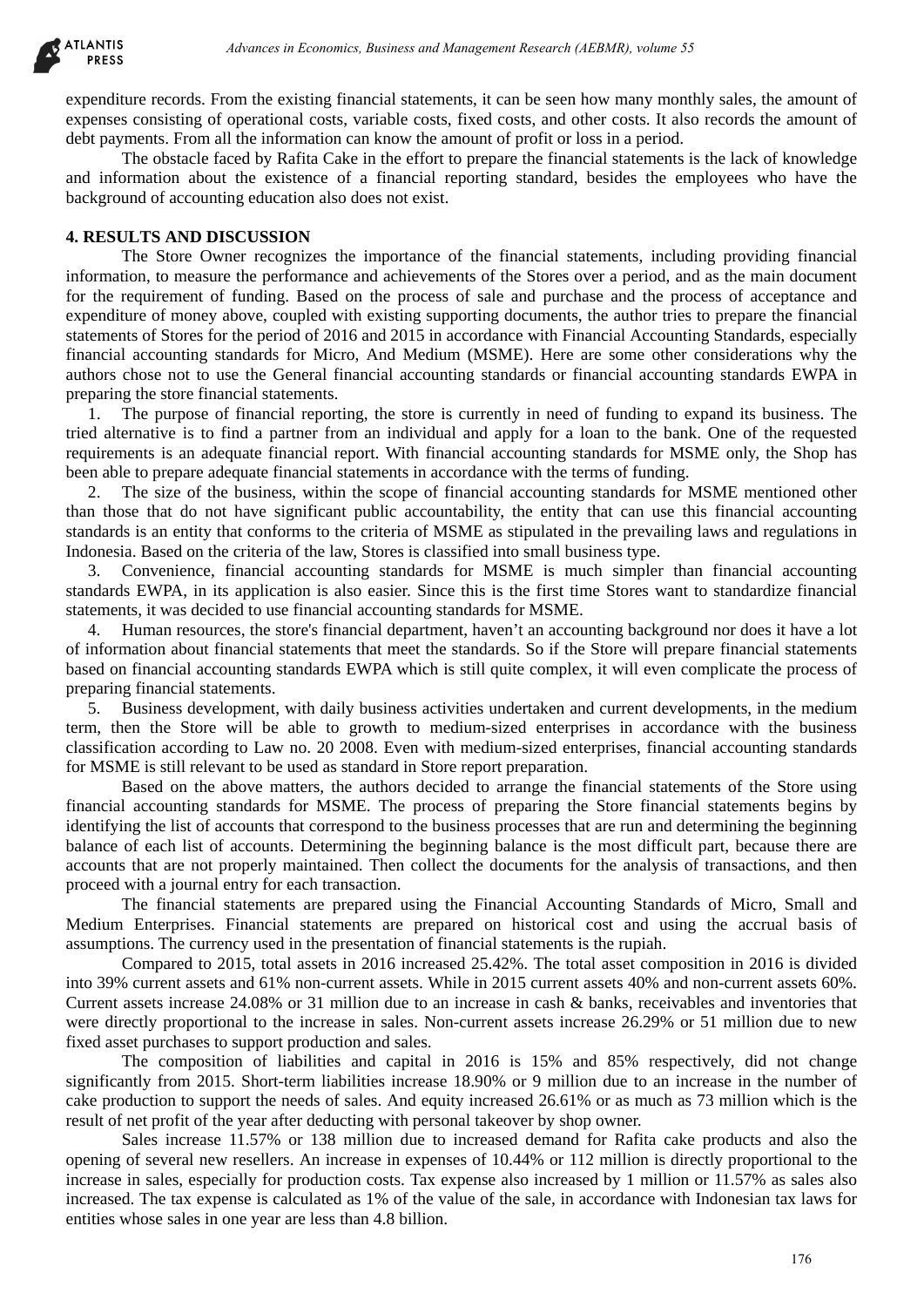

## Table.1. Financial Statement for Rafita Cake

| 2016        | 2015                                           | <b>Changes</b>    | $\%$          |
|-------------|------------------------------------------------|-------------------|---------------|
| 159.549.962 | 128.583.863                                    | 30.966.099 24,08% |               |
| 247.055.277 | 195.620.833                                    | 51.434.444 26,29% |               |
| 406.605.239 | 324.204.696                                    | 82.400.543 25,42% |               |
|             |                                                |                   |               |
| 59.558.060  | 50.092.800                                     | 9.465.260 18,90%  |               |
| 347.047.179 | 274.111.896                                    | 72.935.283 26,61% |               |
| 406.605.239 | 324.204.696                                    | 82.400.543 25,42% |               |
|             |                                                |                   |               |
|             |                                                |                   |               |
| 2016        | 2015                                           | <b>Changes</b>    | $\frac{6}{9}$ |
|             | 1.329.846.031 1.191.930.000 137.916.031 11,57% |                   |               |
|             | 1.181.612.288 1.069.903.068 111.709.220 10,44% |                   |               |
| 148.233.743 | 122.026.932                                    | 26.206.811 21,48% |               |
| 13.298.460  | 11.919.300                                     | 1.379.160 11,57%  |               |
|             |                                                |                   |               |

Table.2. Financial Ratio for Rafita Cake

|                                               | nent of Financial Position                | 2016                                           |                             | 2015                          |                   | <b>Changes</b>    | $\frac{6}{6}$ |
|-----------------------------------------------|-------------------------------------------|------------------------------------------------|-----------------------------|-------------------------------|-------------------|-------------------|---------------|
| t Asset                                       |                                           | 159.549.962                                    | 128.583.863                 |                               |                   | 30.966.099 24,08% |               |
| urrent Assets                                 |                                           | 247.055.277                                    | 195.620.833                 |                               |                   | 51.434.444 26,29% |               |
| <b>SSets</b>                                  |                                           | 406.605.239                                    | 324.204.696                 |                               |                   | 82.400.543 25,42% |               |
|                                               |                                           |                                                |                             |                               |                   |                   |               |
| <b>Perm Liability</b><br>iability and Equity. |                                           | 59.558.060                                     | 50.092.800 9.465.260 18,90% |                               |                   |                   |               |
|                                               |                                           | 347.047.179                                    | 274.111.896                 |                               | 72.935.283 26,61% |                   |               |
|                                               |                                           | 406.605.239                                    | 324.204.696                 |                               | 82.400.543 25,42% |                   |               |
|                                               |                                           |                                                |                             |                               |                   |                   |               |
| <b>Income Statement</b>                       |                                           | 2016                                           |                             | 2015                          |                   | <b>Changes</b>    | $\frac{6}{9}$ |
| ıе                                            |                                           | 1.329.846.031 1.191.930.000 137.916.031 11,57% |                             |                               |                   |                   |               |
| ing Expenses                                  |                                           | 1.181.612.288 1.069.903.068 111.709.220 10,44% |                             |                               |                   |                   |               |
| Before Tax                                    |                                           | 148.233.743                                    |                             | 122.026.932 26.206.811 21,48% |                   |                   |               |
| <b>Tax Expenses</b>                           |                                           | 13.298.460 11.919.300                          |                             |                               |                   | 1.379.160 11,57%  |               |
| come                                          |                                           | 134.935.283                                    |                             | 110.107.632                   |                   | 24.827.651 22,55% |               |
|                                               |                                           | Table.2. Financial Ratio for Rafita Cake       |                             |                               |                   |                   |               |
|                                               | <b>Description</b>                        |                                                |                             | 2016                          |                   | 2015              |               |
|                                               | Number of days of inventory               |                                                |                             | 15,88                         |                   | 15,84             |               |
|                                               |                                           |                                                |                             | 13,02                         |                   |                   |               |
|                                               | Number of days of receivables             |                                                |                             |                               |                   | 11,70             |               |
|                                               | Number of days of payables                |                                                |                             | 21,35                         |                   | 22,87             |               |
| cycle                                         | Operating cycle                           |                                                |                             | 28,90                         |                   | 27,54             |               |
| Operating                                     | Net operating cycle                       |                                                |                             | 7,54                          |                   | 4,66              |               |
| Liquidity                                     | Current ratio                             |                                                |                             | 2,68                          |                   | 2,57              |               |
| ratio                                         | Quick ratio                               |                                                |                             | 2,15                          |                   | 2,00              |               |
|                                               | Cash ratio                                |                                                |                             | 1,17                          |                   | 1,06              |               |
|                                               | Gross profit margin                       |                                                |                             | 41,65%                        |                   | 41,61%            |               |
| ratio                                         | Operating profit margin                   |                                                |                             | 7,02%                         |                   | 6,39%             |               |
|                                               | Net profit margin                         |                                                |                             | 10,79%                        |                   | 9,76%             |               |
|                                               | Inventory turnover                        |                                                |                             | 22,99                         |                   | 23,05             |               |
| Activity                                      | Account receivable turnover               |                                                |                             | 28,04                         |                   | 31,19             |               |
| ratio                                         | Total assets turnover                     |                                                |                             | 3,07                          |                   | 3,48              |               |
| Profitability                                 | Fixed assets turnover                     |                                                |                             | 2,39                          |                   | 3,20              |               |
| Leverage                                      | Debt to assets ratio                      |                                                |                             | 14,65%                        |                   | 15,45%            |               |
| ratio                                         | Debt to equity ratio<br>Equity multiplier |                                                |                             | 17,16%<br>117,16%             |                   | 18,27%<br>118,27% |               |
|                                               | Basic earning power ratio                 |                                                |                             | 21,60%                        |                   |                   |               |
| Return ratio                                  | Return on assets                          |                                                |                             | 33,19%                        |                   | 22,23%<br>33,96%  |               |

So based on the above financial statements, both the financial position and the performance of the Store showed a positive change in the year 2016 compared with the previous year. And armed with these financial statements, Stores can be more confident to apply for loans to the bank in order to expand in the following years in accordance with the plans of the Store owner.

From these financial statements, the authors also perform the calculation of financial ratios to facilitate the analysis of financial position and performance. And based on these ratios assess whether the Shop is eligible to be